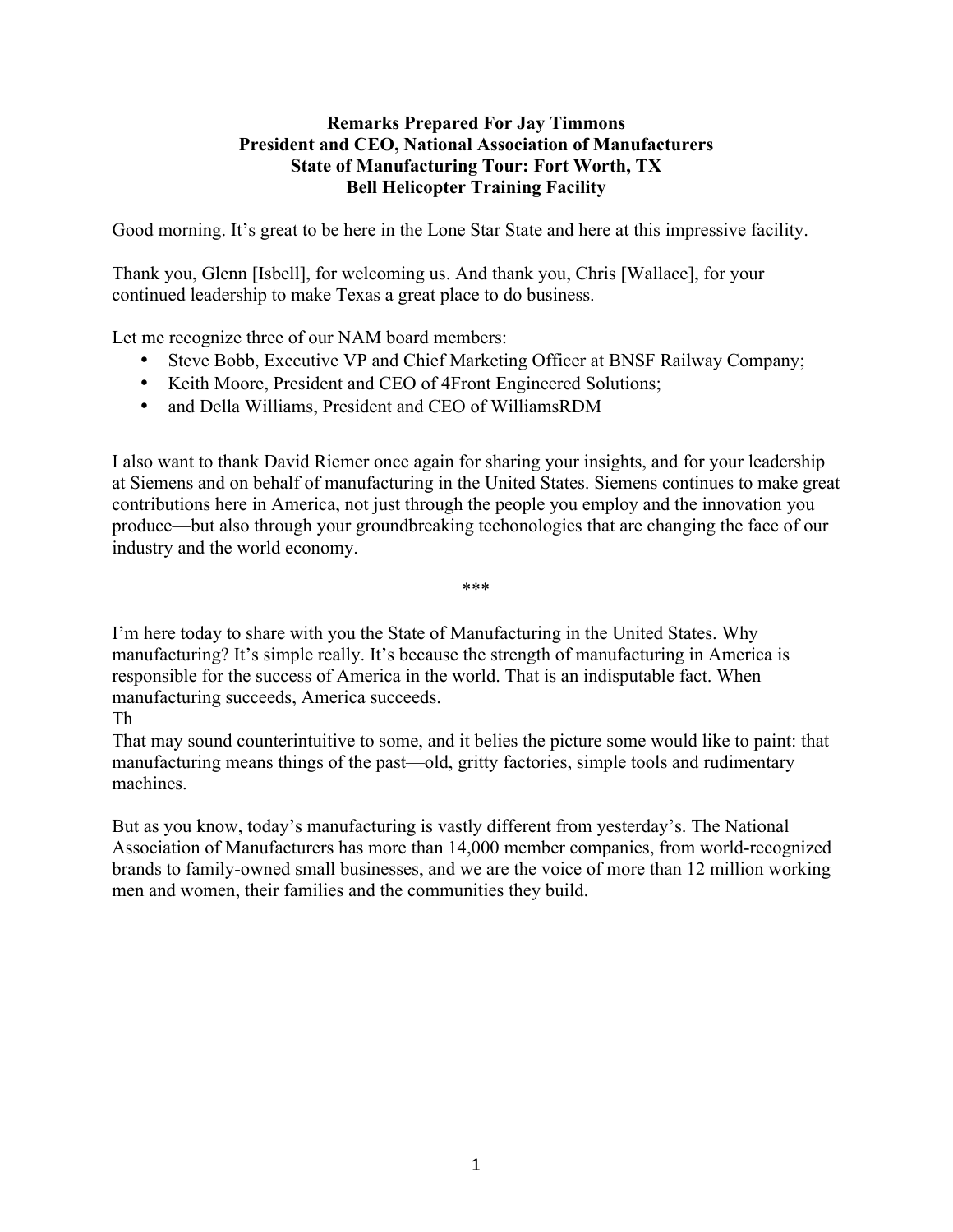Just a quick look at some of our members' work will show you: modern manufacturing touches every aspect of our lives.

From the many ways Textron Aviation and Bell Hellicopter are transforming aviation for defense, intelligence, search and rescue and civilian applications…

…to Textron's subsidiaries' development of specialized vehicles, tools, and testing equipment.

From Exxon's work to ensure abundant, affordable energy remains a competitive advantage for the United States…

…to Williams RDM and their precision manufacturing of cables, connectors and intelligent mobile power grids.

From Fluor Corporation, which is engineering solutions to the globe's toughest construction projects…

…to the vast new world of the Internet of Things, where everyday objects are now digitally interconnected by the web.

First it was our phones. Then it was our thermostats, our watches, our cars. Soon it will be everything from our contact lenses to our entire homes.

Texas Instruments is contributing with analog chips and embedded processors that lie at the heart of all things electronic.

Meanwhile AT&T is not only helping to connect us all, they are deploying technologies to empower cities to manage traffic, reduce pollution emmisions and provide smarter and more resilient energy grids.

And elsewhere, companies like Honeywell are making the "digital home" a reality, letting you control your home security and energy management with the touch of a button from around the world.

That's the Internet of Things…and that's modern manufacturing.

By 2020, 26 billion objects will be linked together by the Internet. Manufacturing is truly changing everything…and all these things are changing America and changing our lives.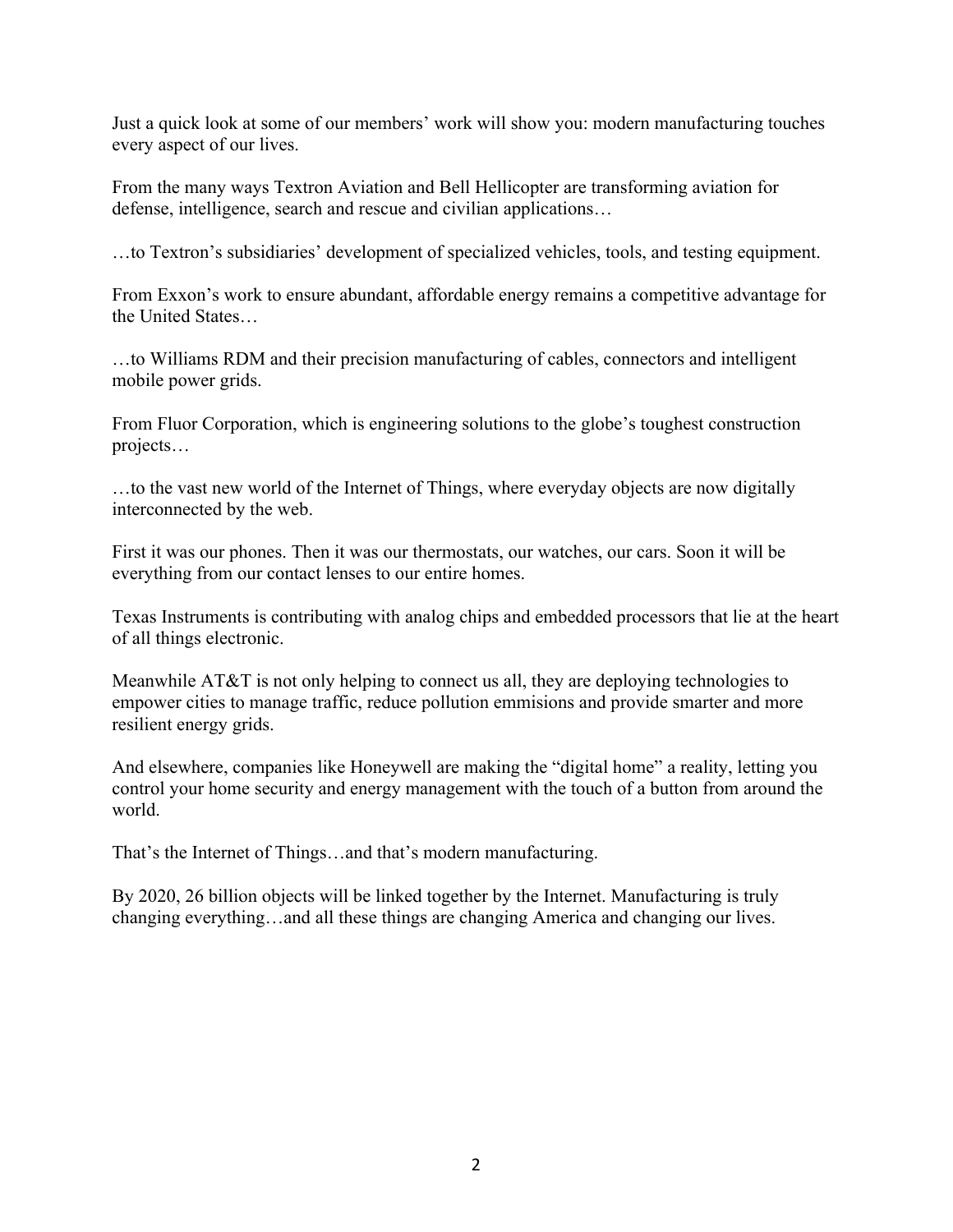And that is why, today, manufacturing in the United States is leading an innovation revolution a revolution that will win us jobs, strengthen working families and restore our standing around the world.

It's also a revolution that will be on display this coming April—at the world's largest industrial trade show at Hannover Messe, in Hannover, Germany. This year, the United States is the official partner country for the event, which last year drew 220,000 visitors to see the latest technologies and new frontiers of digital integration in manufacturing. The NAM, partnering with the U.S. Department of Commerce and Siemens, is rallying more manufacturers in the United States to participate—and to demonstrate our global leadership.

\*\*\*

Now, this leadership is already on display across America, as twelve million people are building our future. Manufacturers contribute more than \$2 trillion dollars to the national GDP. Here in Texas, manufacturers have a total output of more than \$230 billion. If manufacturing in the U.S. were its own country, it would be the ninth largest economy in the world.

And get this important data point: For every \$1.00 invested in manufacturing, another \$1.40 is added to the economy. It's why manufacturing improves our way of life and builds communities.

So, you see, the state of manufacturing matters. It matters for the state of our union.

Every day, manufacturers go to work, competing to win. But obstacles still block the way to an economy that lives up to our people and the potential we can unleash.

Unavoidable headwinds, like global economic weakness and worldwide instability, have roiled manufacturing. While this will be slow to change, our leaders right here in our own country have at this moment the power to fix other self-imposed barriers to opportunity and success. They can fix policies in Washington that imperil our promise.

These barriers exist because Washington hasn't yet summoned the will to change them. And because "We The People," in some ways, haven't done enough to fight for manufacturing as essential to American Exceptionalism and our future.

Just as "American Idol" is entering its final season this year, it's also time to stop selecting political candidates based on how they sound, rather than what they can actually do for manufacturing and our country.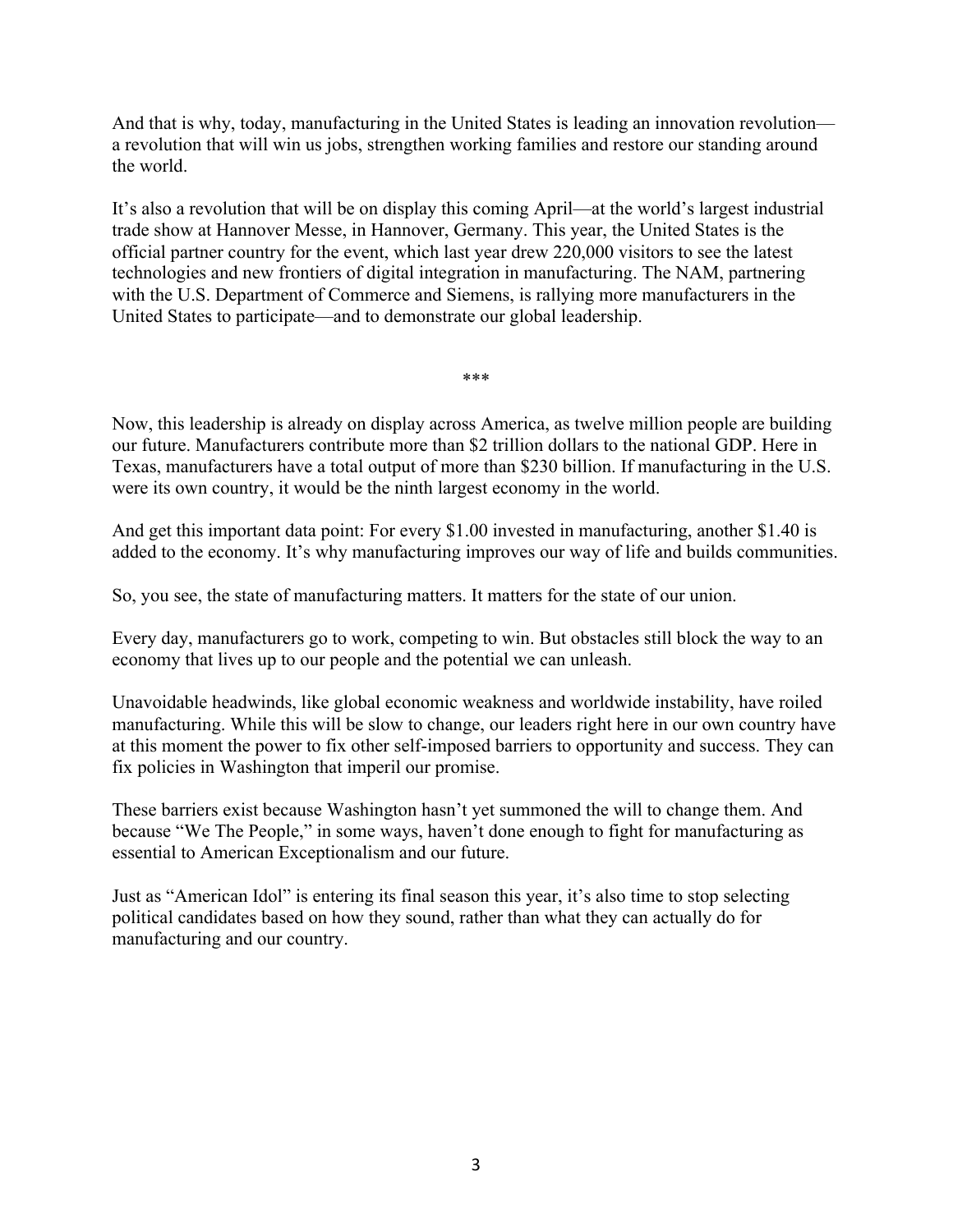Of course, if you listen to the candidates who are out campaigning today—they all embrace manufacturing and pledge their support…at least rhetorically. So do many of our elected leaders.

But, words alone aren't enough. Creating the right climate for economic growth takes the right policy agenda.

At the NAM, we want to make it easy on our leaders. We're spelling out exactly the right policies that will empower manufacturers…and America…to compete and win.

Our 2016 Manufacturers' Agenda for Economic Growth and American Exceptionalism, titled "Competing to Win," is a policy roadmap guided by four core values, which are also foundational principles of the country we love.

The first is free enterprise: market forces that drive innovation and growth better than any system ever conceived in the history of mankind.

The second is competitiveness: our ability to expand markets and succeed in the global economy.

The third is individual liberty: the creativity and entrepreneurship unleashed by protecting and advancing the basic freedoms enshrined in our Constitution and Bill of Rights.

And the fourth, equal opportunity: our shared belief that every one of us, if given the chance, has the potential to contribute to the success of our companies, our communities and our country.

Every policy proposal supports these principles—which are also the values that have made and that will keep America exceptional.

Our message is this: If a candidate wants to be a manufacturing president…if Congress wants to energize the manufacturing economy….if you want to be a manufacturing voter…this is the agenda.

We zero in on 11 areas:

- $\bullet$  tax:
- trade;
- energy;
- environment;
- infrastructure: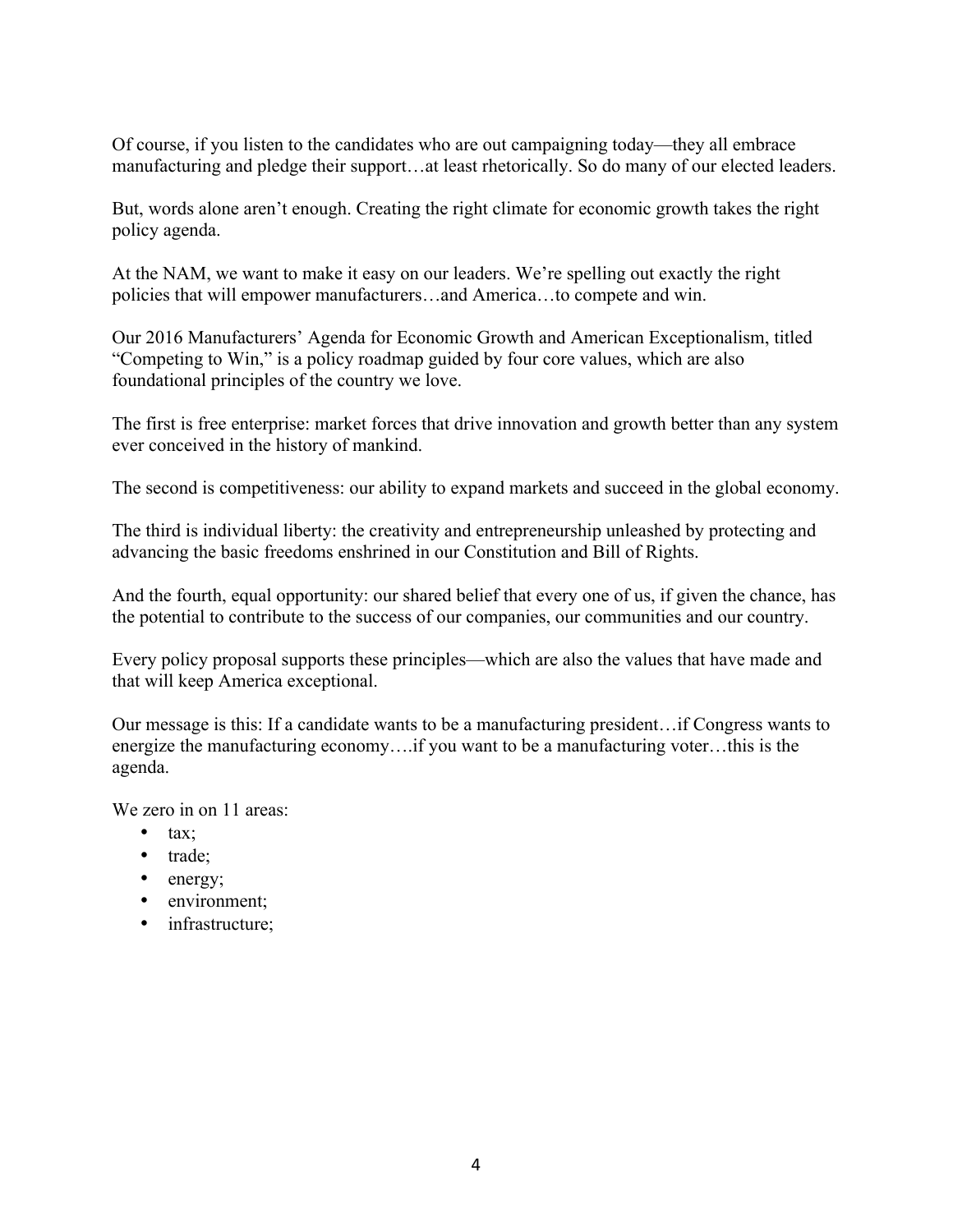- labor;
- immigration;
- workforce;
- health care;
- research, innovation and technology; and
- regulatory and legal reform.

That's more topics than we have time for here. So I'm going to focus on three of them today: energy, environment and infrastructure.

On energy, too many have joined factions to support a favored strategy at the expense of all others. Some try to hand pick which energy sources Americans can use, advantaging one energy source over another—or trying to eliminate altogether energy options that our families rely on. That is the wrong approach. Other leaders push overreaching environmental regulations that would limit our energy options. That, too, is wrong.

With our abundance of diverse resources, the United States is uniquely positioned to chart an energy future that raises the standard of living for all Americans. To do so, however, we must utilize every source of affordable, secure energy available.

This will mean expediting the permitting process for onshore and offshore energy exploration, opening more federal lands to responsible development, building new pipelines and energy delivery infrastructure, and removing regulatory barriers that hamper energy projects of all types.

It will also mean maintaining and improving our power grid and ensuring manufacturers can access energy from all sources when they need it, even as we work for cleaner air and lower emissions.

And we'll need to promote the research, development and deployment of new technologies to improve efficiency and support domestic production.

Too often, our environmental agenda works at cross-purposes with these goals. Two recent examples come to mind. Together they will add a serious weight to our economy, on top of the \$330 billion our environmental regulations already cost.

The first is the EPA's new greenhouse gas regulations for power plants, which could, in many areas of the country, raise electricity costs for consumers and manufacturers and compromise energy reliability.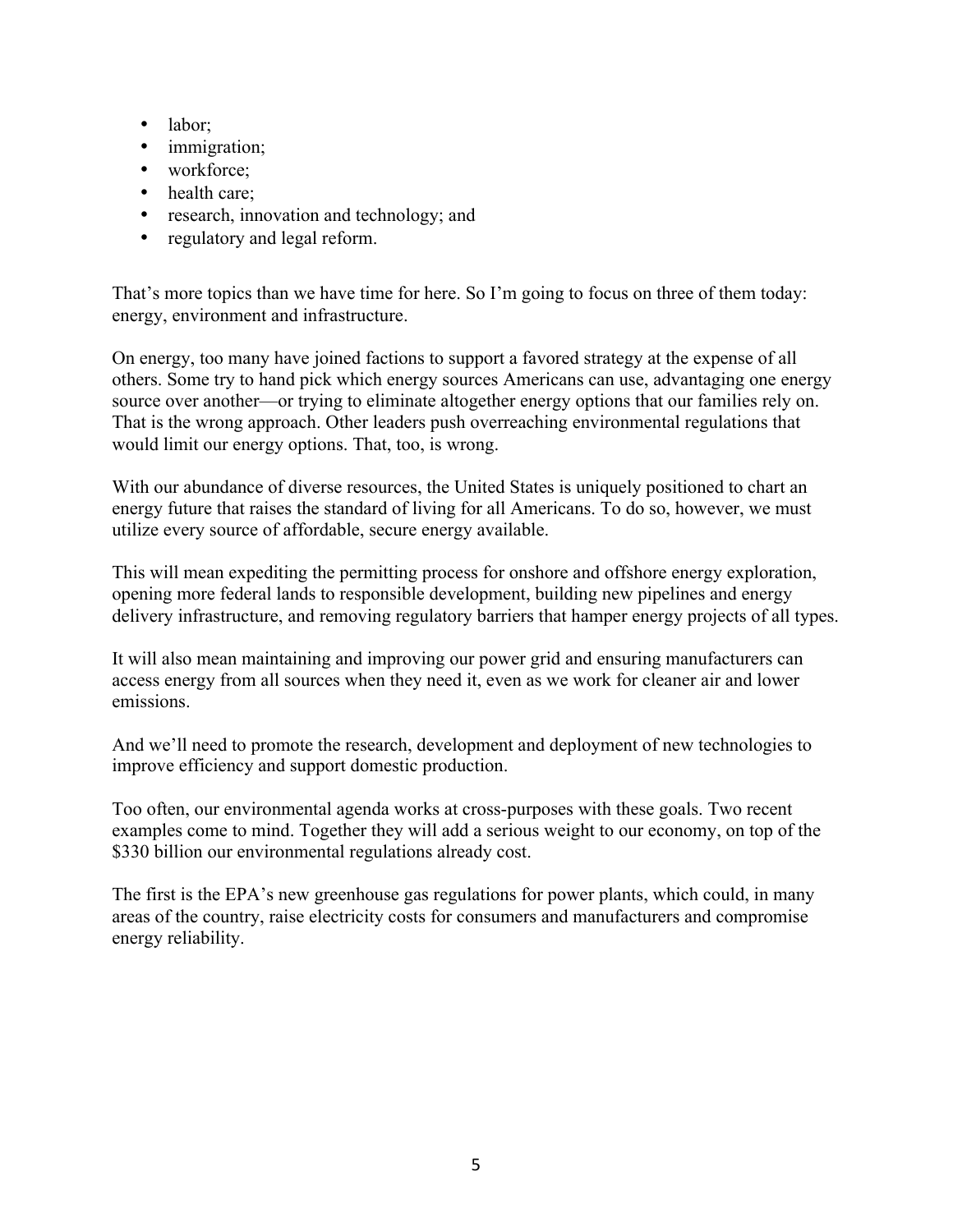That's why the NAM filed hundreds of pages of comments with the EPA on how to better craft this regulation, and why we have asked the EPA to go back to the drawing board and fix this rule before moving forward. We have also asked the Supreme Court for an implementation delay until the many lawsuits challenging the rule have been resolved.

The second troubling action was the creation of an even tighter standard for ozone. Experts say this could be one of the most expensive environmental regulations in history.

At a time when air quality is better than it's been in decades and billions in investments are being made that will further that progress, many jurisdictions could essentially be closed for business under this new rule if Congress or the Courts don't step in to restore some balance. Otherwise, manufacturers will face restrictions on construction, equipment use, and more.

Those very same standards could affect transportation infrastructure as well. Areas that cannot meet the overly stringent limits could lose federal highway dollars and be forced to sideline needed projects…ones that would ultimately reduce gridlock and result in cleaner air.

Clearly our nation needs to stop viewing energy, environment, infrastructure and the economy through separate lenses. They are all interconnected, and our policies must treat them as such.

The United States must be a global economic, and environmental leader, and manufacturers are showing the way: Manufacturers have reduced greenhouse gas emissions by more than 10 percent since 2005 while our value to the economy grew by 26 percent. Ozone levels are down 25 percent since 1990 and continue to fall.

Lawmakers need to work together to commit to modernizing outdated environmental laws written during a bygone era known for rotary phones and the Beatles. We can't build a sustainable future if we're coping with laws written for a nation and world that, frankly, no longer exist.

Stronger oversight will be necessary, and we must insist on sound science and an evidence-based approach that takes commercial feasibility into account.

Likewise, we aren't going to build a modern economy when we are relying on a frail and crumbling infrastructure.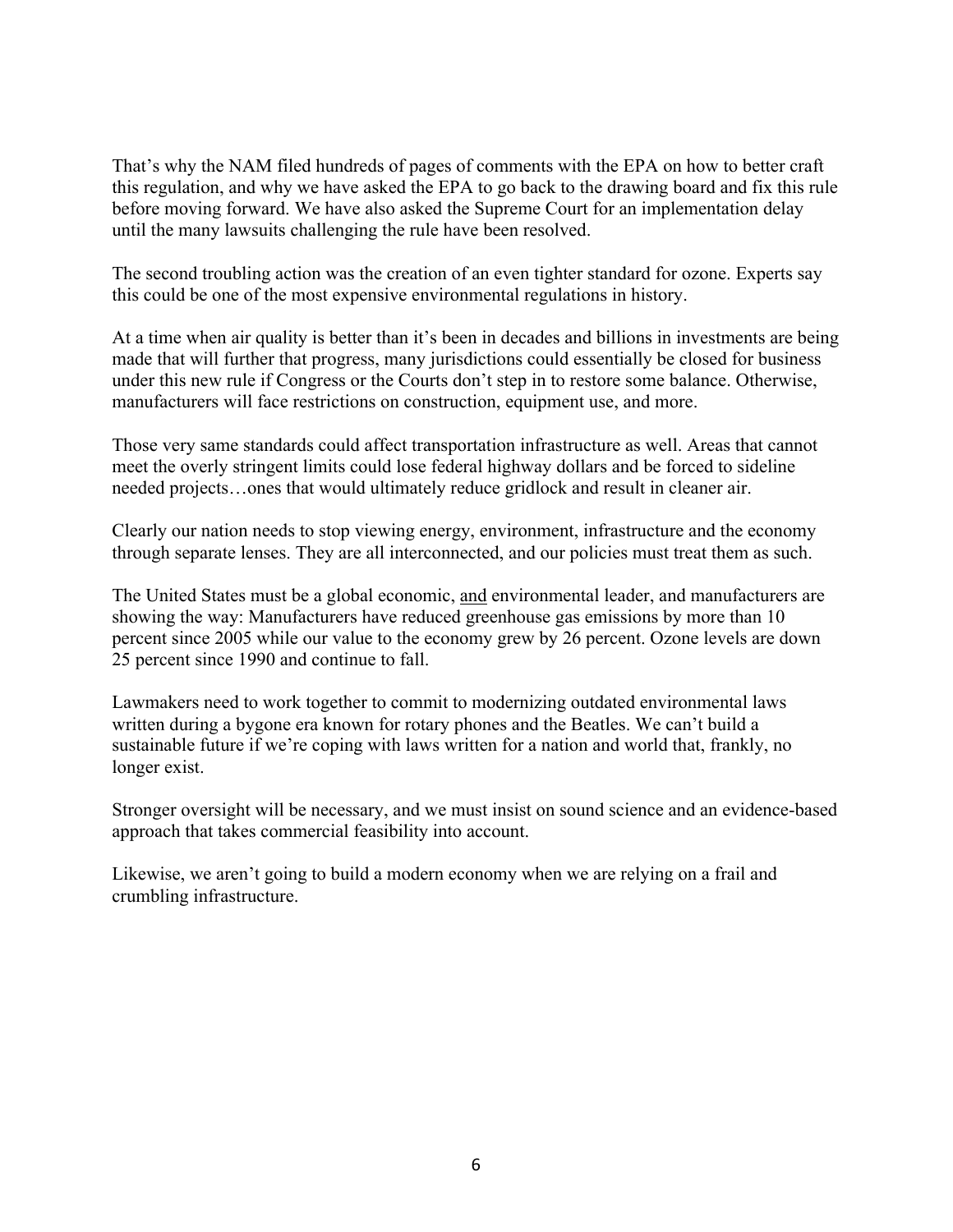Go elsewhere in the world and you will be a witness to the most up-to-date infrastructure and intermodal systems that exist. But here in America, congestion and deteriorating roads threaten not only our quality of life but also our very ability to compete economically.

Late last year, we saw some green shoots of progress when Congress finally passed a multiyear surface transportation authorization bill.

But that success was nearly a decade in the making. We need more. We need greater commitment to build the system of the future.

Our ports and inland waterways need to be upgraded to remain world class, and the U.S. aviation system, which catapulted the connectivity of nations and people, must remain second to none. If we don't keep moving forward, transporting people and products in America will become slower, costlier and riskier. We can do better—and create jobs along the way.

We may need to look in new directions for funding strategies, using public/private partnerships and alternative financing arragements as we work toward next generation funding solutions.

Finding agreement and synergy across all these areas will require commitment and compromise. But the rewards will be substantial—an economy that lives up to our potential.

\*\*\*

And ultimately, that's what all of this is about—empowering us to pioneer the future. So we also need to address those other important areas:

That means eliminating trade barriers so our companies can reach the billions of customers outside our borders.

That means comprehensive tax reform—to lower rates for all businesses and unleash job creation.

We are a nation of immigrants, so it's time to fix all parts of our broken system to boost our economy and fulfil a moral obligation.

To address the growing skill gap, we have to empower the workforce with the talents and education that equip them for in-demand, well-paying manufacturing jobs.

And we need to reduce the burden on workers' families by expanding healthcare options.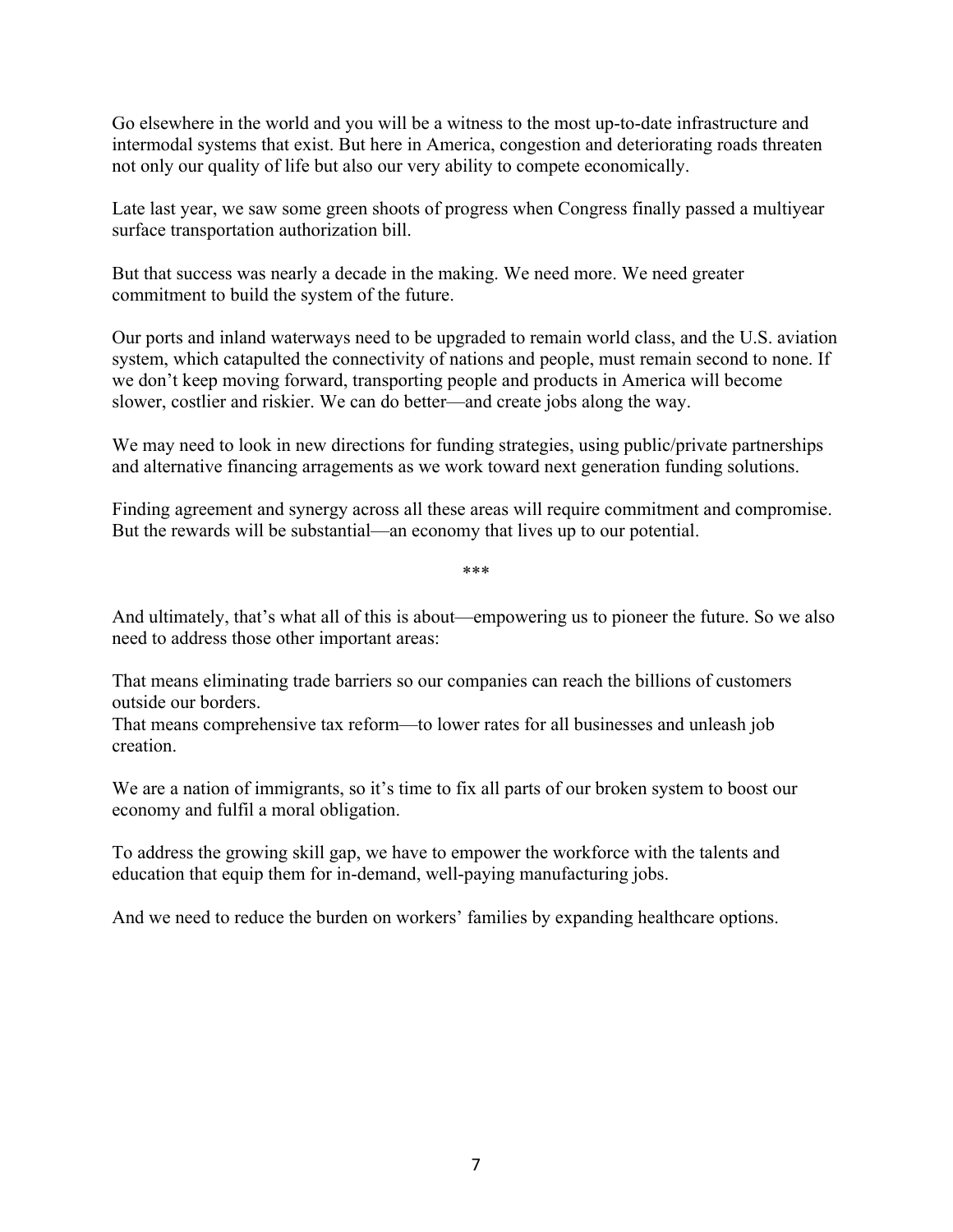Finally, we have to reform our broken, expensive legal and regulatory systems—all the while helping manufacturers cope with the current system.

That's why the NAM created the Manufacturers Center for Legal Action. Through litigation in international, federal and state courts, the Center reins in regulatory overreach, protects our hardfought legislative gains and ensures a level legal playing field for manufacturers. Additionally, the Center's Manufacturers Compliance Institute provides direct legal support to help NAM members navigate the complex web of regulations.

\*\*\*

So, as you can see, that's a full bucket! But, ultimately, all these priorities are about helping real people build better lives.

To offer the mom living in Ft. Worth a job to provide for her children today and her retirement tomorrow…

To give the family in Laredo the chance to advance and improve their standard of living…

To ensure the veteran coming home to San Antonio can enjoy the freedom she defended for all of us overseas…

And to give communities a foundation for growth and hope for a brighter tomorrow.

Throughout America's history, manufacturers have made our country stronger by the people we employ, the lives we touch and the products we make.

Today, building a stronger country requires something else—bringing the right leaders together to get the job done. We need to elect and support people who believe in solutions—and those four foundational principles: free enterprise, competitiveness, individual liberty and equal opportunity.

You know, leading our great nation is about more than who can yell the loudest, or who can denigrate others most, or who can express the least desire to work across ideological lines.

No, true leadership that is worthy of the promise of America brings out the best in all of us.

A great leader unites. He or she doesn't divide.